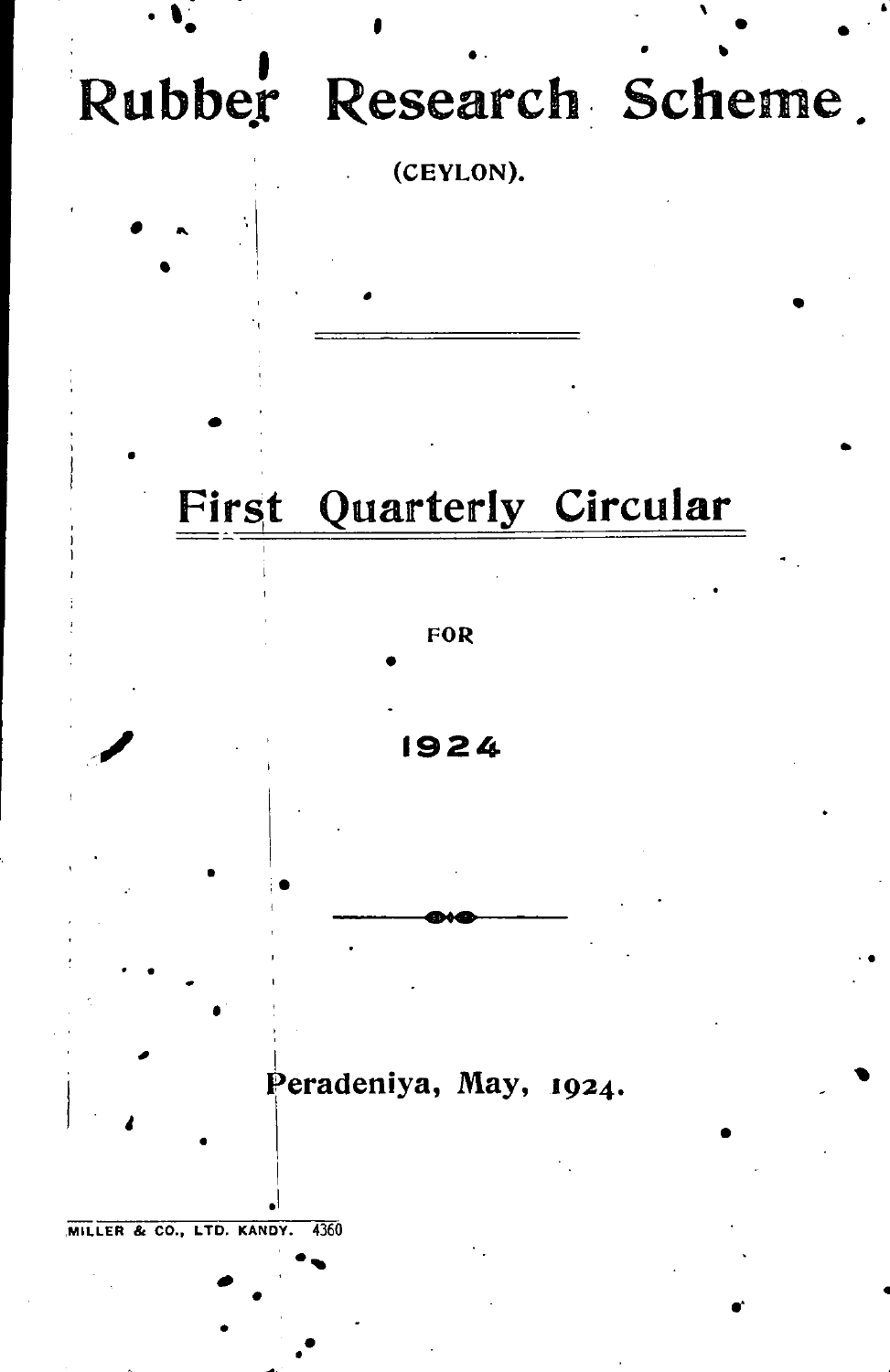## **GENTLEMEN,**

 $\blacktriangleright$  At the Meeting of the Executive Committee of the Rubber Research Scheme held on January 8th, 1924, the question of publications was discussed and the following Minute placed on record :-

" In connection with the work of the Technical Officers it was decided that circulars dealing with the work of the Officers and with matters of  $\bullet$ interest to Subscribers be issued at quarterly intervals." The present Circular is the first of the series and deals with the following subjects :—

**" Smoking Sheet Rubber."** 

**''Glass Hydrometers for latex."** 

**" Containers for preserved latex."** 

*By T. E. H. O'Brien, Chemist.* 

"Brown Bast."

**/** 

**"** Brown Bastle Bast **"Notes on |Budding of Rubber from Observations in Java and Malaya."** 

*By R. A. Taylor, Physiological Botanist.* 

**" Notes on Budded Rubber."** 

**" Notes on Packing of Rubber."** 

*' • By J. Mitchell, Organising Secretary.* 

Bulletins and Reports received.

# J. **MITCHELL,**

*<i><u>Organising</u>* Secretary.

 $\text{Mav}^{\bullet}$  3rd, 1924.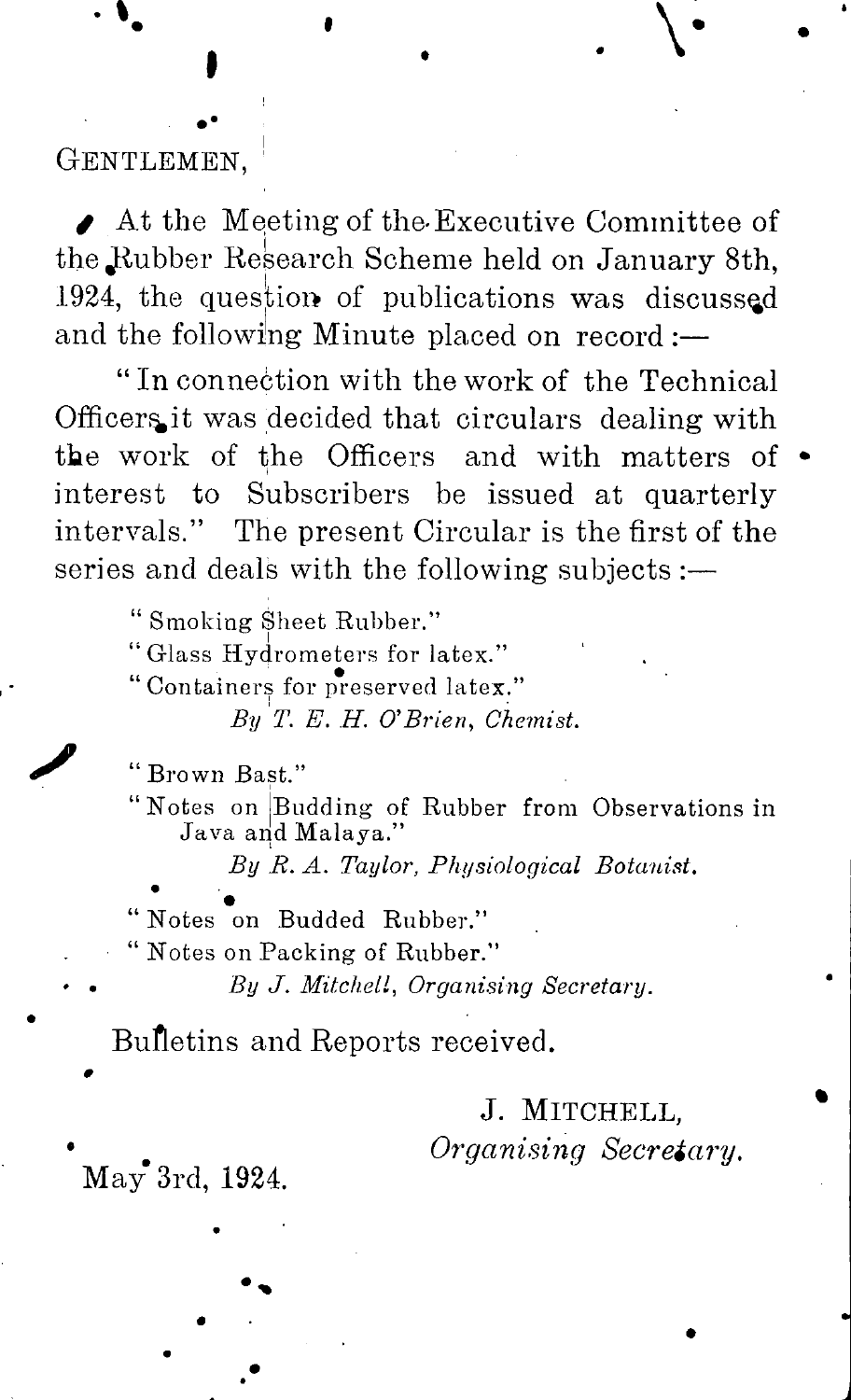### **SMOKING SHEET RUBBER.**

**The effect of smoking on prevention of mould on sheet rubber is at present being investigated. Up to the present one series of experiments has been carried out. In these experiments rubber wood (dry) was used as fuel and tho rate o£ combustion was regulated so that there was no flame, thus giving a smoke rich in phenolic and tarry substances. After smoking, in order to compare the liability of the sheets to become mouldy, portions of them were inoculated with mould and suspended in a vessel containing a small quantity of a 7% salt solution. This provides a inoist atmosphere comparable to conditions on a wet day and favourable to development of mould. It was found that a sheet which was smoked to the colour of ordinary smoked sheet was much more readily attacked by mould than a sheet which was left**  in the smoke-house for a longer period, *i.e.*, until it was somewhat darker in colour than is usually considered **acceptable for smoked sheet. Another sheet was washed in running water for two hours before being smoked for the usual length of time. This sheet showed signs of**  mould somewhat sooner than the "oversmoked" sheet, but the subsequent growth of mould was less rapid. Details of **the experiment are as follows :—** 

| <b>Sheet</b><br>No. |                       |          | Time of<br>smoking<br>in days. | Weight of<br>smoke<br>absorbed. | Number o <b>ë</b><br>days before<br>mould<br>growth<br>started. |
|---------------------|-----------------------|----------|--------------------------------|---------------------------------|-----------------------------------------------------------------|
|                     | Unsmoked              |          |                                |                                 |                                                                 |
| 10.                 | "Undersmoked"         | .        | 8                              |                                 | 6                                                               |
| 2.                  | Average smoked        | $\cdots$ | 11                             | $0.87\%$                        |                                                                 |
| 6.                  | "Oversmoked"          |          | 15                             | $1.11\%$                        | 20                                                              |
| 13.                 | Average smoked washed |          |                                |                                 |                                                                 |
|                     | in running water for  |          |                                |                                 |                                                                 |
|                     | 2 hours               |          |                                |                                 | 12                                                              |

**This experiment indicates that washing, and the amount of smoke absorbed, are both factors which influence £he liability of sheets to become mouldy, but many more experiments are required before any definite recommendations can be made. •** 

### GLASS HYDROMETERS FOR LATEX.

**Mention** is made in the Annual Report for 1923 (p. 12), **of experiments on the use of glass hydrometers for latex.**  A number of experimental hydrometers have been constructed

 $\sqrt{2}$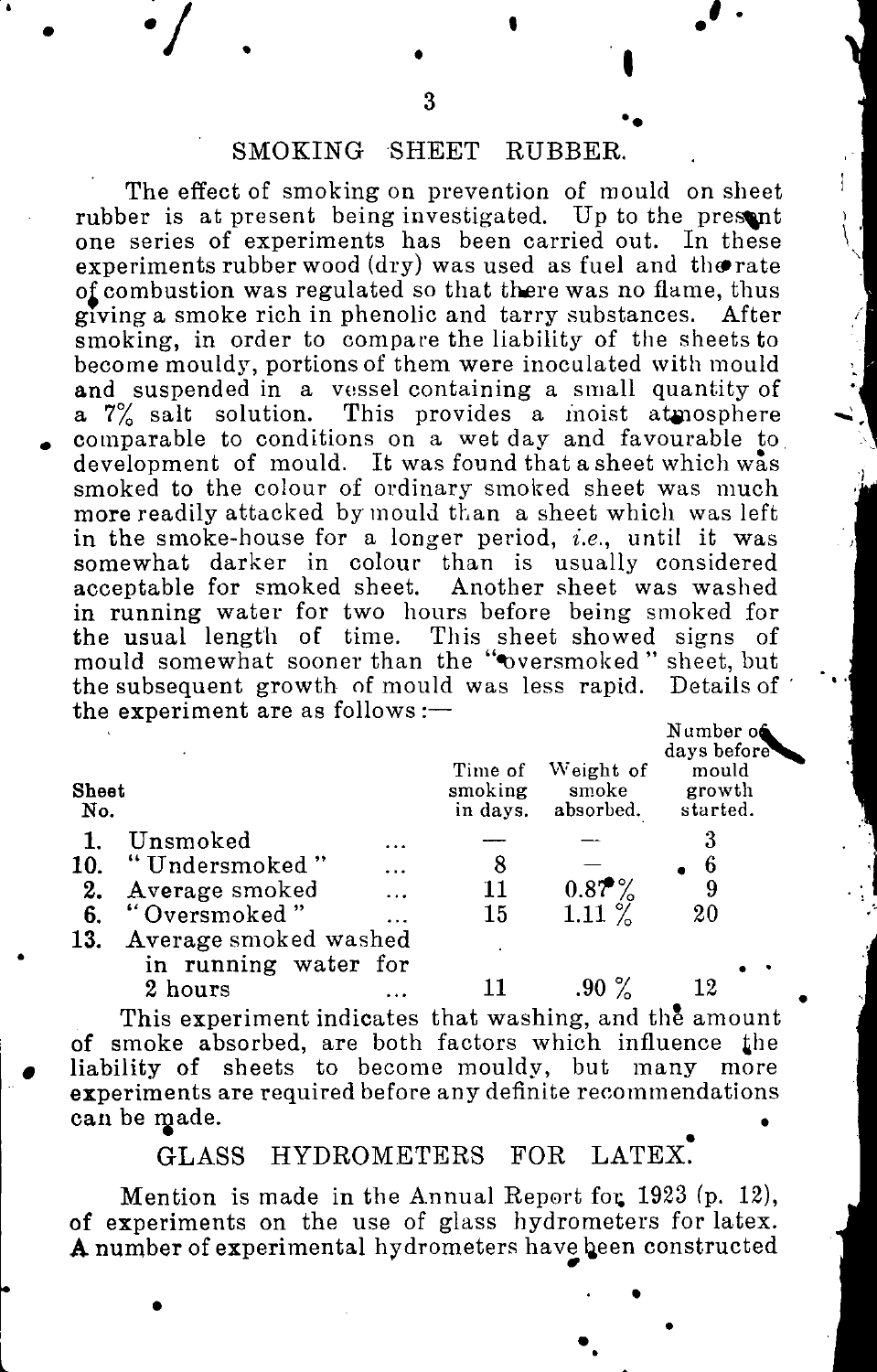**having approximately the same sensitivity as the brass metrolac. These were forwarded to estates for tests, but the general verdict was that it was difficult to obtain readings owing to latex adhering to the stem. This is an inherent disadvantage of glass hydrometers, it being found that' latex**  adheres to glass more readily than to brass. If however the **scale is etched in black on the outside of the stem (instead of having a paper scale inside the stem) it is found that there is no difficulty in obtaining readings. A hydrometer constructed on these lines has now been prepared for test.** 

# **CONTAINERS FOR PRESERVED LATEX.**

**As far as Ceylon is concerned exports of latex are at the present time negligible, but it seems likely that there will be a gradually developing demand for this product and the question of suitable containers for preserved latex is therefore of some interest. Kerosene tins are not satisfactory for .various reasons, and apart from the use of tank steamers, steel barrels appear to be the most feasible. The disadvantages of the use«of steel barrels are (1 ) the difficulty of cleaning; (2 ) the cost of return freight. A collapsible steel barrel, composed of two portions held together by a ^pteel collar, was examined some months ago and was**  despatched to England filled with preserved latex. It was **reported that the latex and barrel arrived in good condition. It is claimed by the makers that when empty, 17 barrels can be nested in the space occupied by three barrels and that the return freight would amount to about Rs. 3/-per barrel.**  It seen's probable that the use of one of the various types of **collapsible barrels on the market would be of advantage for the export of latex.** 

> **T. E. H. O'BRIEN,**  *Chemist, Rubber Research Scheme.*

**RUBBE R RESEARC H SCHEM E LABORATORIES ,** 

**Culloden, Neboda,** 

**3rd May, 1924 ,**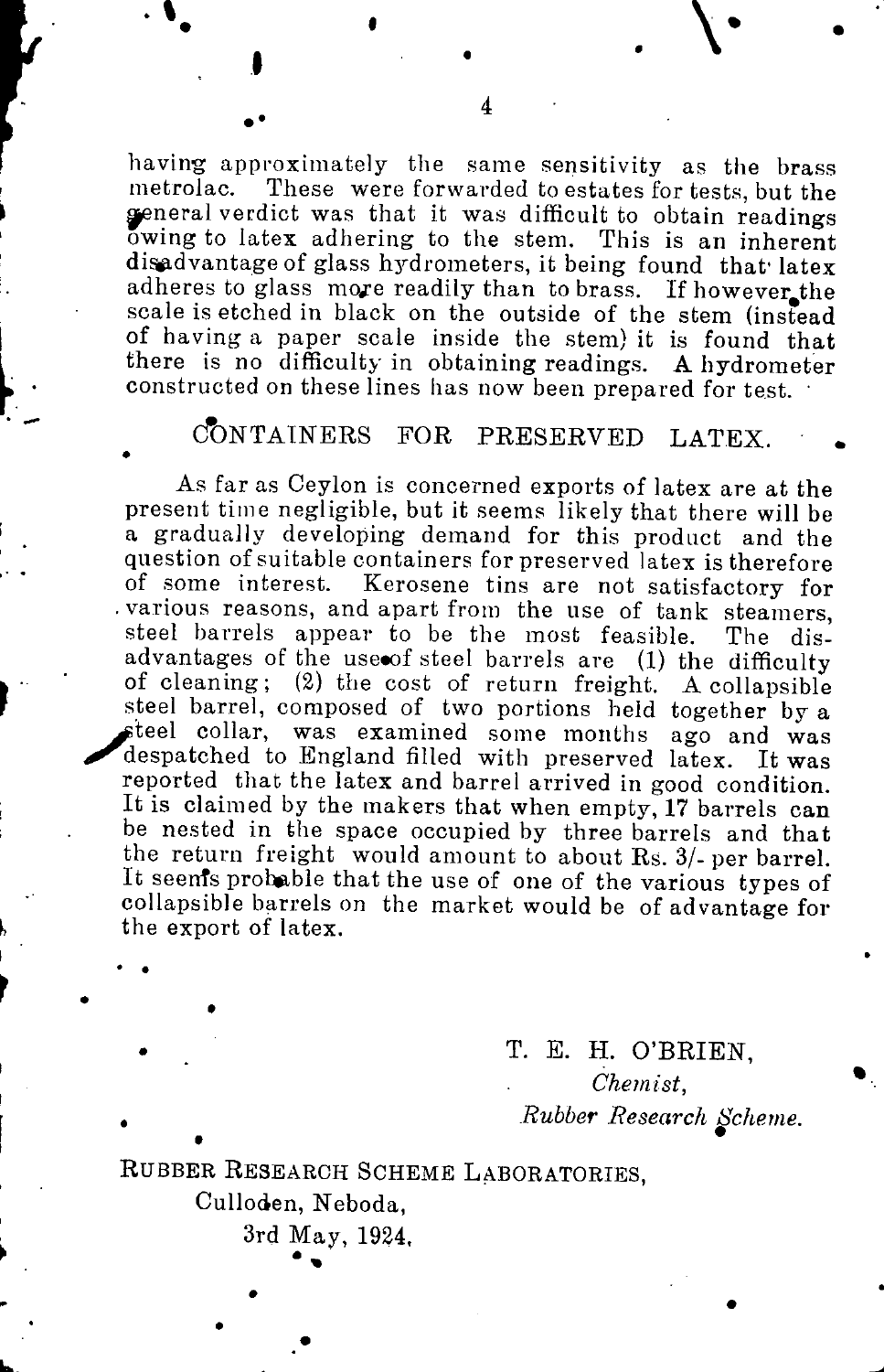### **BROWN BAST.**

**It is still not clear in what way the wounding of the bark in tapping brings about this disturbance. Many theories**  have been advanced as is well known and these need not be **dealt with in detail. •** 

**Most observers now agree that the disease is not caused by any parasitic organism, but is an upsetting of the normal activities of the cortex. One station in theDutch East Indies supports a Bacterium Theory and a method of treatment has been based on this. No causal organism has yet been •demonstrated in Ceylon and the inoculation of healthy trees, with sap expressed from diseased bark has not given rise to any appearance which could be called Brown Bast. Indeed another sample of this sap gave the same slight discolouration**  after thorough sterilisation by steaming. This seems to **negative the theory that a bacterium is concerned, if it may be assumed that after the addition of one volume of distilled water and subsequent pressing, the liquid contained specimens of the bacteria present. The suggestion that one of the viruses or " filter-passers"** *ii* **responsible is also disposed of.** 

**At various times the disease has been credited to the^ action of an enzyme whose presence in excessive quantity is due to wounding. Support for this theory is given by Campbell in his Calcium estimations, but recently Belgrave in the F. M. S. Agricultural Journal advanced arguments against this. Belgrave has investigated the condition of the cell sap**  in diseased tissue from the point of view of hydrogen Ion **concentration, but his work in this line was mainly concerned**  with latex and coagulation. None of the well known **coagulating enzymes have yet been found in rubber.** 

**Wounding of course affects different plants in different ways, but there seems no argument against using possible analogies to suggest new lines of investigation. When a potato tuber is pierced a considerable concentration of tfie glucoside Solanin has been found to accumulate round the wound. It may be possible that in the same way some organic**  base or other chemical compound is formed in Hevea. The **substance formed need not be organic, but wounding may favour the accumulation or loss of particular inorganic substances in that region and these latter are often able to increase or decrease the action of enzymes by virtue of their power to alter the Hydrogen Ion concentration of a**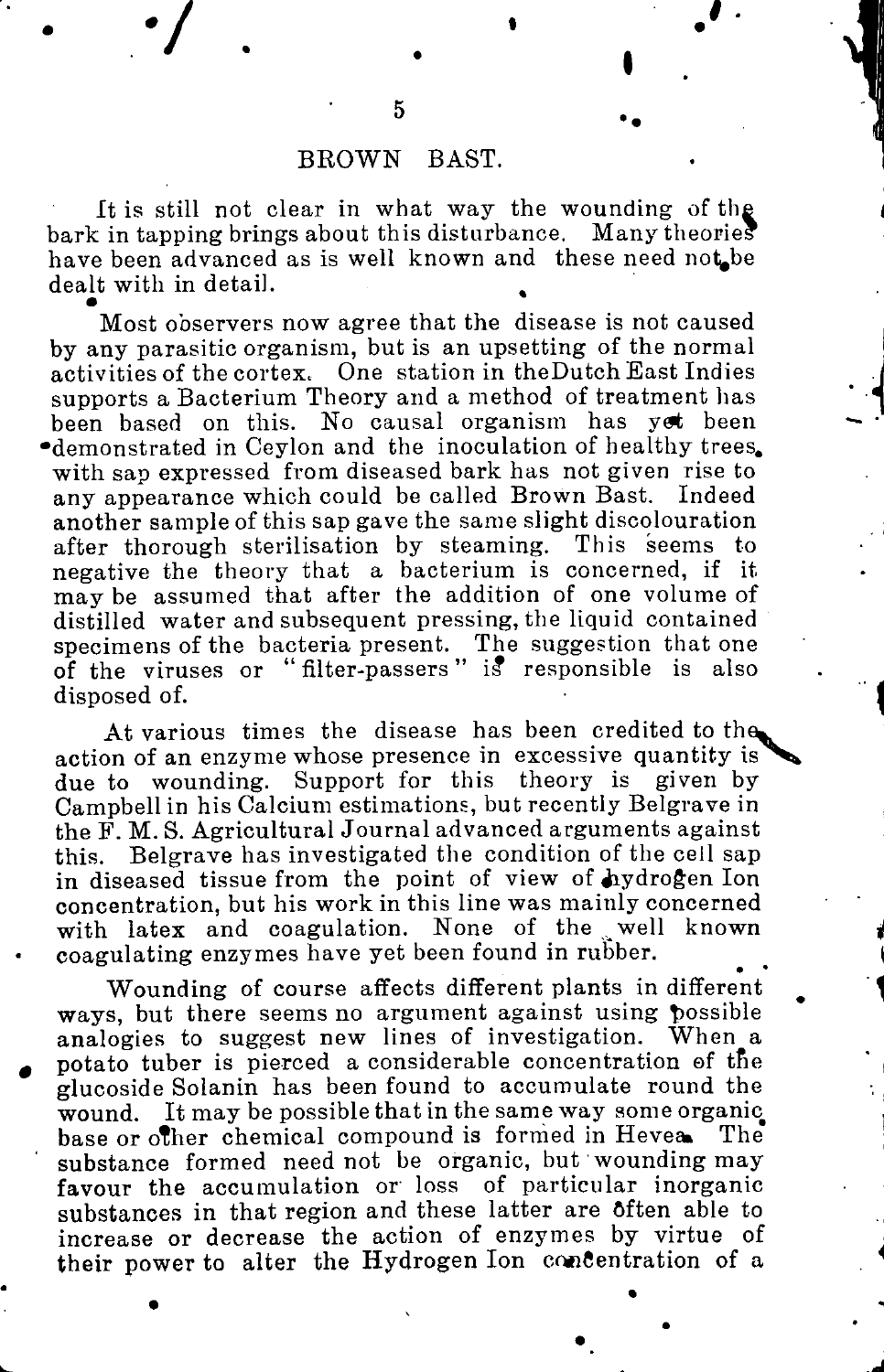**solution. In this way one sees a possibility of the disease being in a sense due to an enzyme which is however only**  present in normal quantities.

**The fact that no starch is found in badly diseased bark ma\*y possibly be explained by the fact that large quantities**  of reserve material are needed for the meristematic activity **which usually takes place to produce " burring." The amount of growth however in many cases does not correspond with loss in starch and to change starch to a mobile form, requires the services of an enzyme. •** 

**In considering the above hypothesis it would appear that, 'the treatment of the disease by isolating the affected portion of bark by means of a channel cut out all round to the depth of the cambium, might be equally successful were the cause an enzyme, instead of a bacterium as stated by the theory on which this method is based. But why cannot a bacterium pass through the very delicate meristematic cells of the cambial region? There can be little difference for a time in the contents or cell sap concentration of cells split off practically simultaneously from either side of a common mother cell, at least not sufficient to prevent the spread of a colony of bacteria in search for new supplies. The organism believed to be present is of admittedly minute size and should** it belong to the "filter passer" class it might be expected to **diffuse through membranes almost as quickly as some of the organic soluble compounds. The success of such treatment need not necessarily support the Bacterial theory.** 

The work done in Ceylon last year on this disease was **largely anatomical and confirmatory. Sections** *of* **bark in various stages of disease have been cut in different directions. Study of these has confirmed most of the points put forward 'by Sanderson and Sutcliffe in their book " Brown Bast." •** 

**3000 trees in three separate lots and in different habitats have been minutely examined for Brown Bast and tne percentage of affected trees in each calculated. Trees showing any peculiarity of yield, latex, etc., are under .observation. Some healthy trees were found in which the scrap rapidly darkened in colour. These are examined at intervals to see whether this has any connection with susceptibility. The darkening is caused by an enzyme in the**  latex, or which exudes from the bark with the latex, and **varies in amount in different trees. An extreme case of**  darkening is seen in the case of latex from unripe pods.

**6** 

**.** *\* 

*m*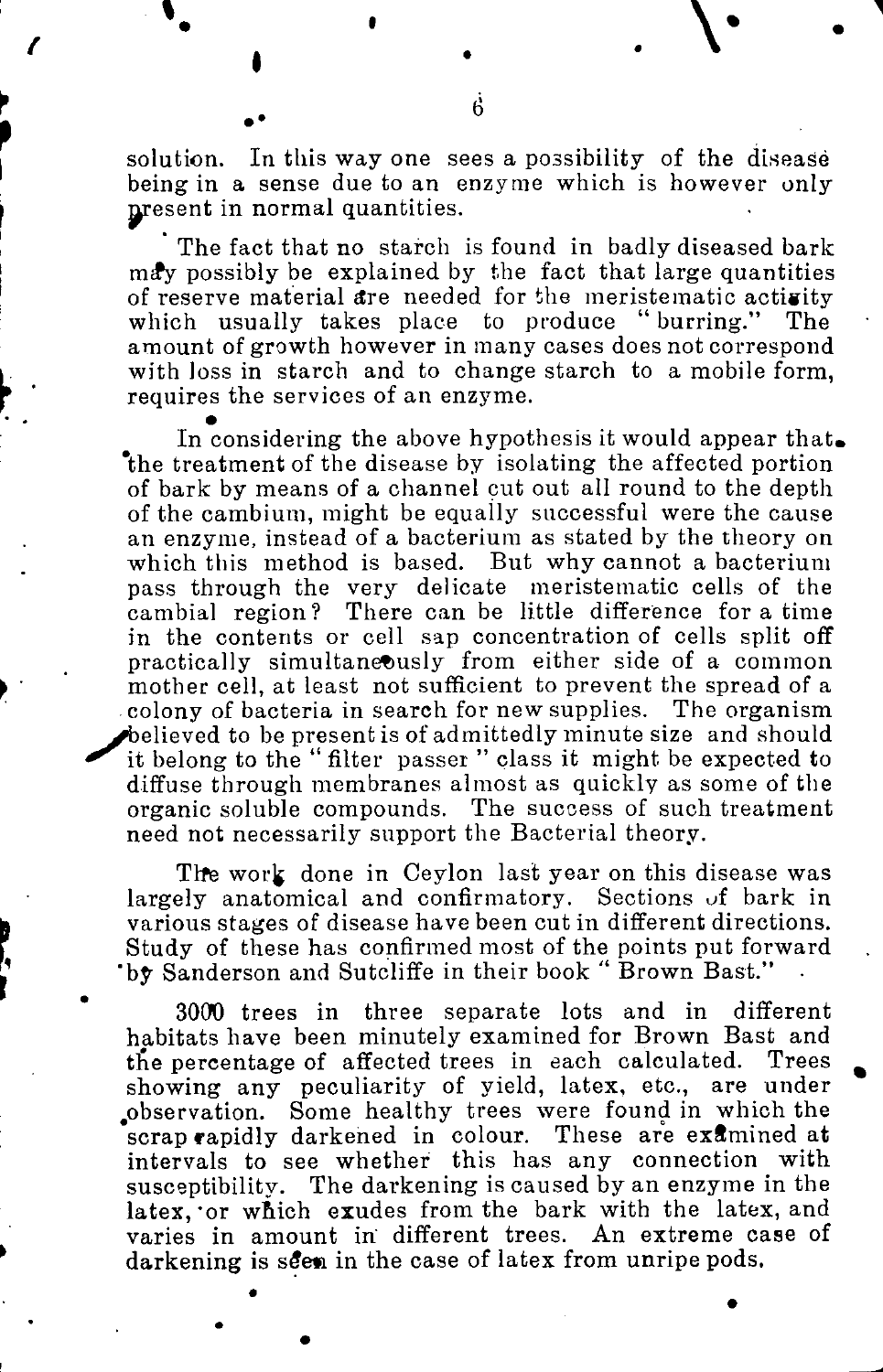**A preliminary analysis of normal and diseased bark is in progress to determine whether there is any great**  difference in quality in the acetone, alcohol, and other **extracts. An attempt is being made to collect sufficient oi**  the oils, fats, glucosides, etc., from the barks to make an **analysis possible should such be thought advisable.** 

**With regard to the susceptibility of other laticiferous trees to the disease, I was told by Mr. Belgrave in Kuala-Lumpur, that he once tapped a Funtumia and it had developed unmistakable symptoms similar to Brown Bast. In Ceylon a jak tree was tapped three times a day for a period and this •showed much discolouration even at a distance below the, cut, and a great change in the inner cortex. The latex is present only in small quantities, but this dried up within a week. It was concluded that the tree had developed a similar disease.** 

**For treatment no method seems to have been universally adopted. Stripping and scraping have their supporters and antagonists, the application of hot tar after light scraping is**  advocated in one part of Java, but another Experiment **Station condemns it. The method of isolation seems to have been adopted extensively in Sumatra and is I am told very satisfactory. One argument in favour of this is that no rest is required—tap as usual. I have no personal experience of this method.** 

**At first sight stripping,** *i.e.,* **actually getting rid of the diseased part, seems the most reasonable, but I am told by some that the disease may recur soon after a tapping, cut is opened on the renewed bark. •** 

**If the disease is caused by an organism or is due to enzymes or a production of substances as suggested above, the isolation method would appear to be sufficient,** *i.e.,'*  provided it is accepted that none of these can pass the **meristematic region of the cambium.** 

> R . **A . TAYLOR ,**   $Physiological Bot$ <sub>amist</sub>.

**RUBBE R RESEARC H SCHEM E LABORATORIES , . Culloden, Neboda,**   $24 - 4 - 24$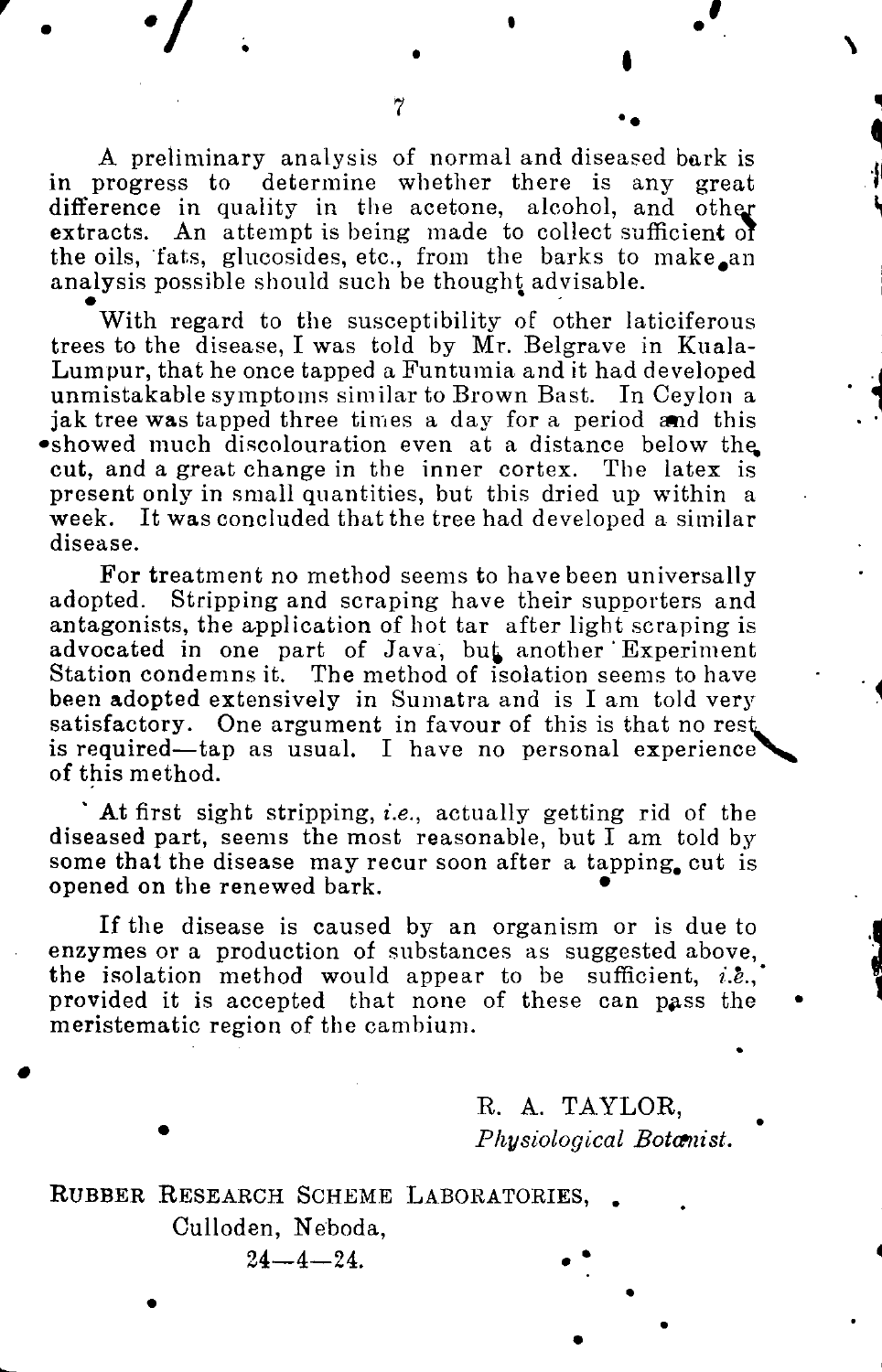# **NOTES ON BUDDING OF RUBBER FROM OBSERVATIONS MADE IN JAVA AND MALAYA.**

**Where new areas are being planted up with rubber the advtee given by the Java proef stations is " Plant a mixture of budded plants and selected seed and plant a sufficient number to the acre to allow of copious thinning out."** 

**This gives a good indication of the current opinion on the subject, and shows the uncertainty of those writers as to whether budding will eventually prove the better method of propagaflon. Technical difficulties have been surmounted,**  but the recent results of tapping experiments carried out on **budded areas emphasise the difficulty of choosing mother trees and show clearly that only on the strength of yield figures from budded progeny can a mother tree be classified as good.** 

**Much can be done of course by way of choosing a mother tree for buds before any actual budding is done. It would be foolish when growing trees for high yield to choose any but the best yielders available, but there are other things to be attended to,** *e.g.,* **number and continuity of latex rings in a transverse section of the bark, number of available buds per the** unit length of branch, and ease with which the " bark " can *»^be* **removed for budding purposes.** 

**Another point of importance is the choice of stocks. This would appear to have been practically, and in some cases totally, neglected, any seeds to hand being considered good enough to produce that important organ of the plant—the root. Seeds for this purpose should be taken only from trees which show good growth. As little is known about the much discussed question of the effect of stock on scion, it is also advisable to take seed only from good yield- . ing trees and I can see no objections whatever to using seeds from those trees chosen as mother trees for buds.** 

**' Some such procedure as the following is suggested for those contemplating an experiment on budding:—** 

- **. (1) Find out from K. Ps., etc., the 100 reputed best • yielding trees on the estate. Ha\fe these numbered or marked clearly.** 
	- **(2) Chqpse from these, taking into consideration their growth, sufficient to provide seed to supply with stocks the area available. This should be done just Before the seeds are ripe.**

**8**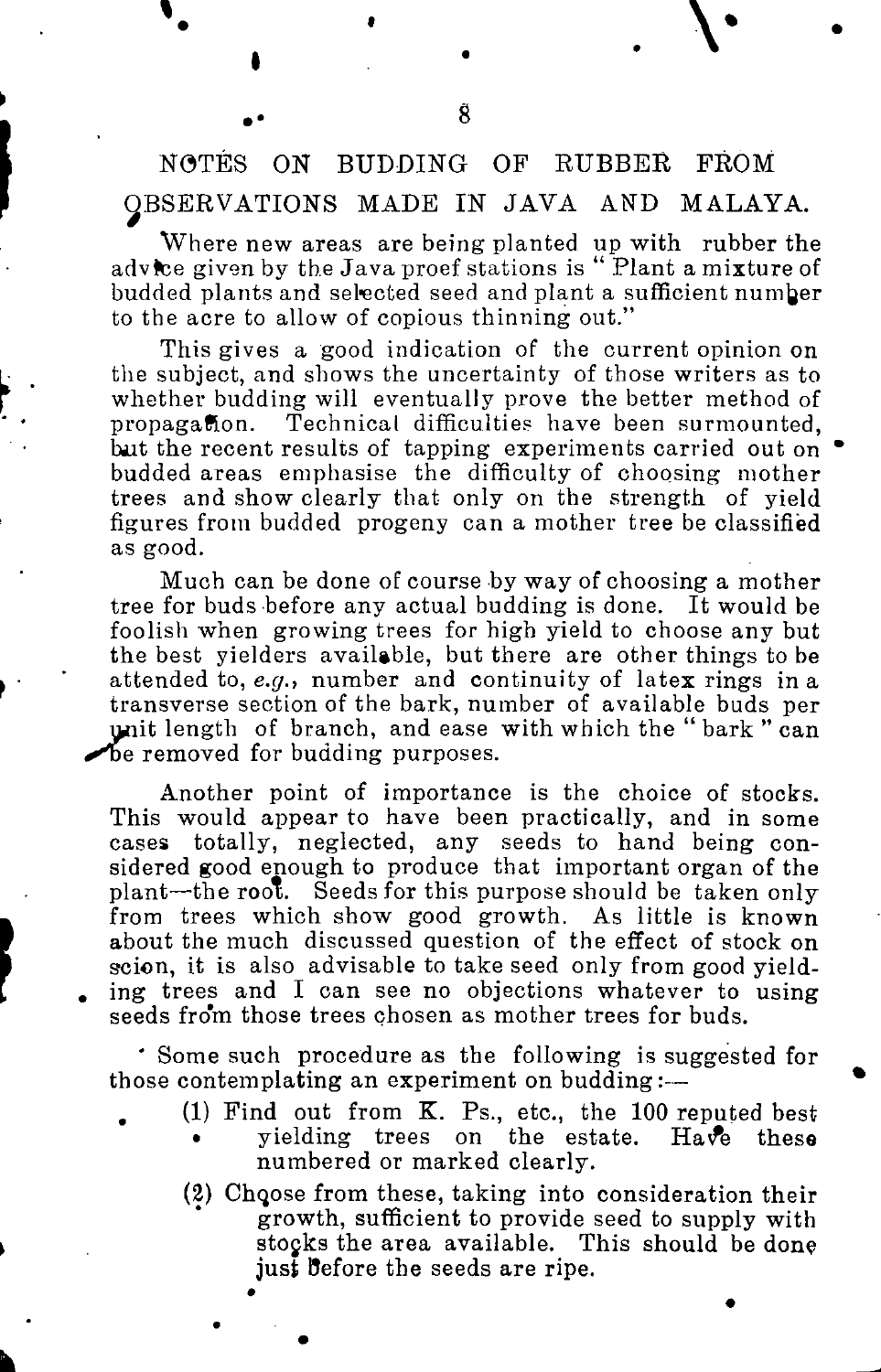- (3) Keep a record of the individual yield per tapping **of each of these 100 trees and continue this for a year. (Much useful and interesting information is obtained by this operation, which is not so expensive as it seems.) Some t^- ees show one, some two, seasons of maximum yield \* during the year and it is instructive to compare these times with times of wintering and rainfall.**
- **(4) After about six months some evidence will be available of which trees are going to prove most suitable and if it is thought necessary these could then be pruned to encourage growth of**  budwood.
- **(5) After the twelve or more months necessary for the stocks to grow to the proper size, possibly 20 of these 100 trees will show a higher average yield than the others and attention should now be concentrated on these.**
- **(6) A bark examination will now enable a further choice to be made and the number retained depends on the number, of buds available and number required. Possibly five trees will be sufficient. One can reckon on taking about 300**  buds from a well grown tree without doing much **damage. It is not wise to concentrate at this^ stage on one particular tree for the following reasons arrived at by tapping experiments in Java :—A tree may be an exceptionally good tree, but may not transmit its yielding capacity to**  its progeny. Also the buds may not easily unite **with the stocks. These are physiological phenomena not yet understood, and part of this may yet be shown to be due to the stocks.**

**Budding is best carried out in a nursery where the plants are always under supervision and care should be'taken to see that where a bud does not "take" no adventitious or dormant bud from the stock is allowed to shoot. Such a shoot emerging from ground level is in appearance very like the shoot from a transferred bud, and a regular systematic examination should be made and all undesirables removed.** 

**At the Kultur Tuin at Buitenzorgin Java the importance of the proper stocks is fully realised and Dr. Cramer is experimenting with various species of Hevea as\* stool's and is also trying to bud on to the roots of old trees of known yielding capacity. •**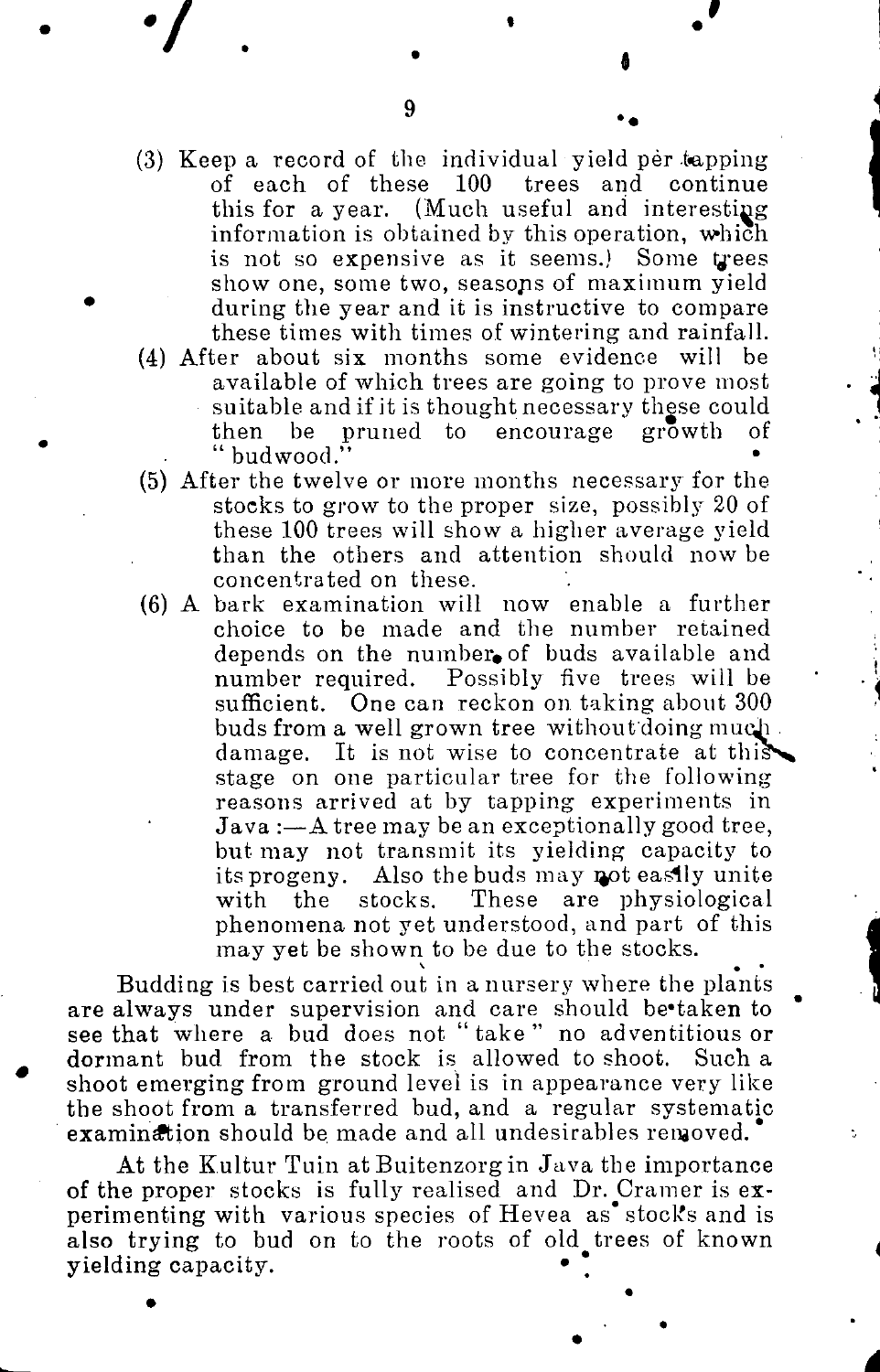**Yield'figures of budded trees published by the various Dutch Stations show encouraging results. Yield of these has been correlated with girth, and although there still appear some trees of higher yielding capacity among seed plots, there are also many lower and the average of budded plots is higher. On the average in budded plots the best yielders are**  found to be twice as good as the poorest, whereas in seed **plots they are eight times as good.** 

**A slight digression from the subject may help to emphasise the value of having uniform trees in a field. The figures and graphs "published in a recent paper from A. V. R. O. S. Experiment Station in Sumatra show one tree in a small • budded plot which has yielded much less than the average and is the only example lying outside the area of correlation between yield and girth. On examination it was found to be suffering from " Pink Disease." While in an ordinary mixed plot the disease would no doubt have been noticed, the effect on yield would have almost certainly passed unobserved. This instance makes clear that such diseases have an effect on the yield of a tree and although this might be expected no figures are at present Available to show the extent.** 

**The difficulties and uncertainties have been brought out Tn these notes, but there is still no reason to take other than an optimistic view of vegetative propagation of rubber. The fact that there are still better trees in seed plots emphasises the point that the proper mother trees or rather the proper combinations of stock and scion have not yet been discovered**  An analogy may, I think, be fairly drawn between this and **the grape culture in France. There, I am told, all grapes produced for any particular purpose are grown on vines**  which are the budded progeny of one found to produce fruit **.mpst suitable for that purpose. The stocks, however, are varied according to the nature of the soil, soils being classified on their chalk content.** 

**• The discovery of such suitable combinations of stock and scion in Hevea can only be made by a study of production and behaviour of budded plants, the origins of**  whose component parts are both known.

**As the Rubber Research Scheme does not hold land in the different rubber growing districts in Ceylon, an appeal is made to those interested and having a few acres of land available to see that the Island is not left behind if it should happen (and** *l\vs* **chances are not remote) that budding**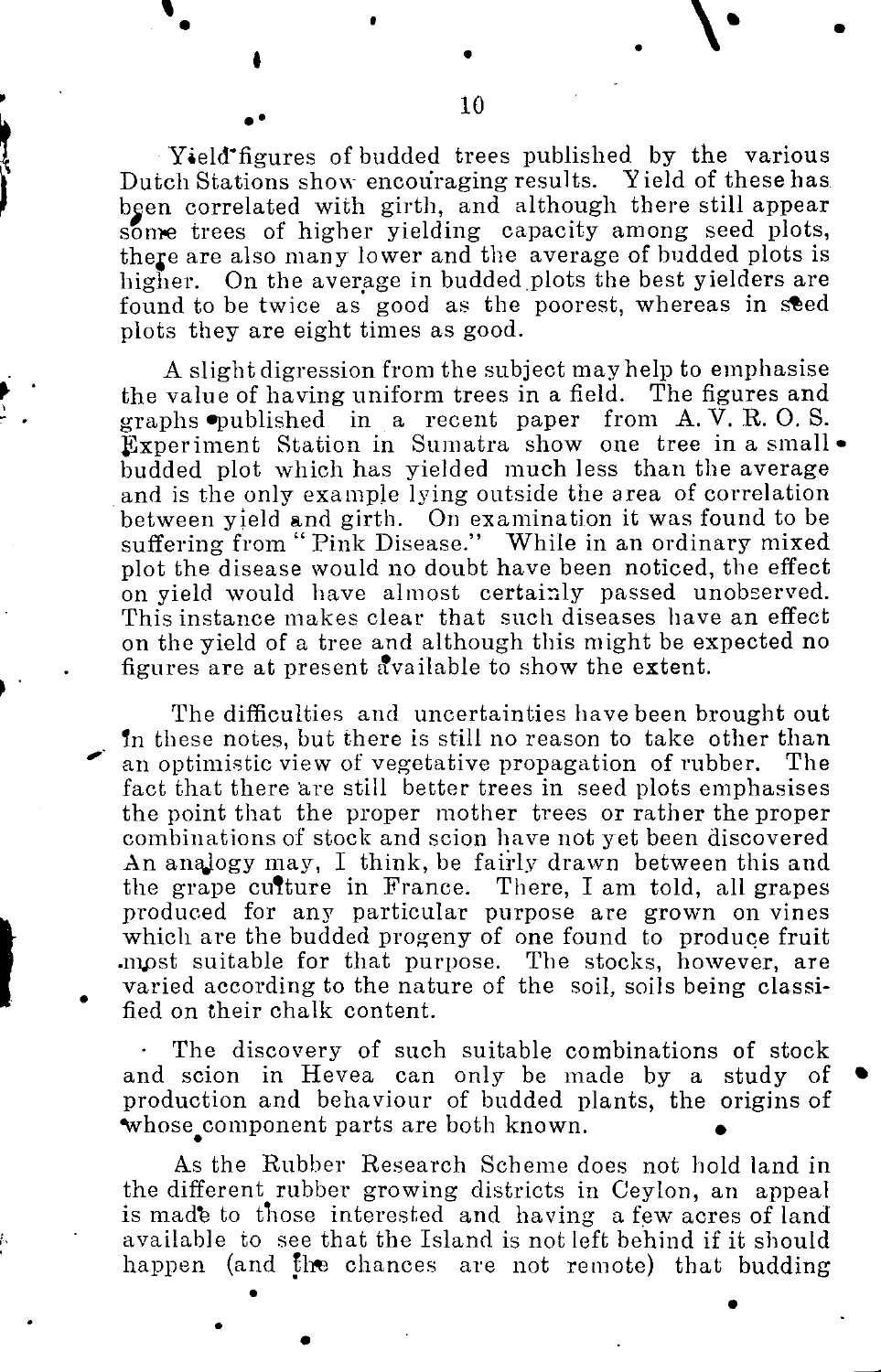produced trees of double or more the present average yield. **Amy help in the choice of trees, and the actual budding**  work will be supervised by the Scheme at least for one ploten **each of the different districts.** 

**It has been suggested that a field of rubber, all progeny**  of the same mother tree, might be wiped out by any new **disease to which that tree was particularly susceptible. There is, of course, this possibility, but it is not difficult to raise such objections. As far as my knowledge goes, no single rubber tree has been found immune to any of the present diseases, and should such a new disease appear it • would almost certainly wipe out whatever rubber was being grown.** 

**R. A. TAYLOR,** 

*Physiological Botanist.* 

**RUBBE R RESEARC H SCHEM E LABORATORIES ,** 

**Culloden Estate, • Neboda,**   $23 - 4 - 24$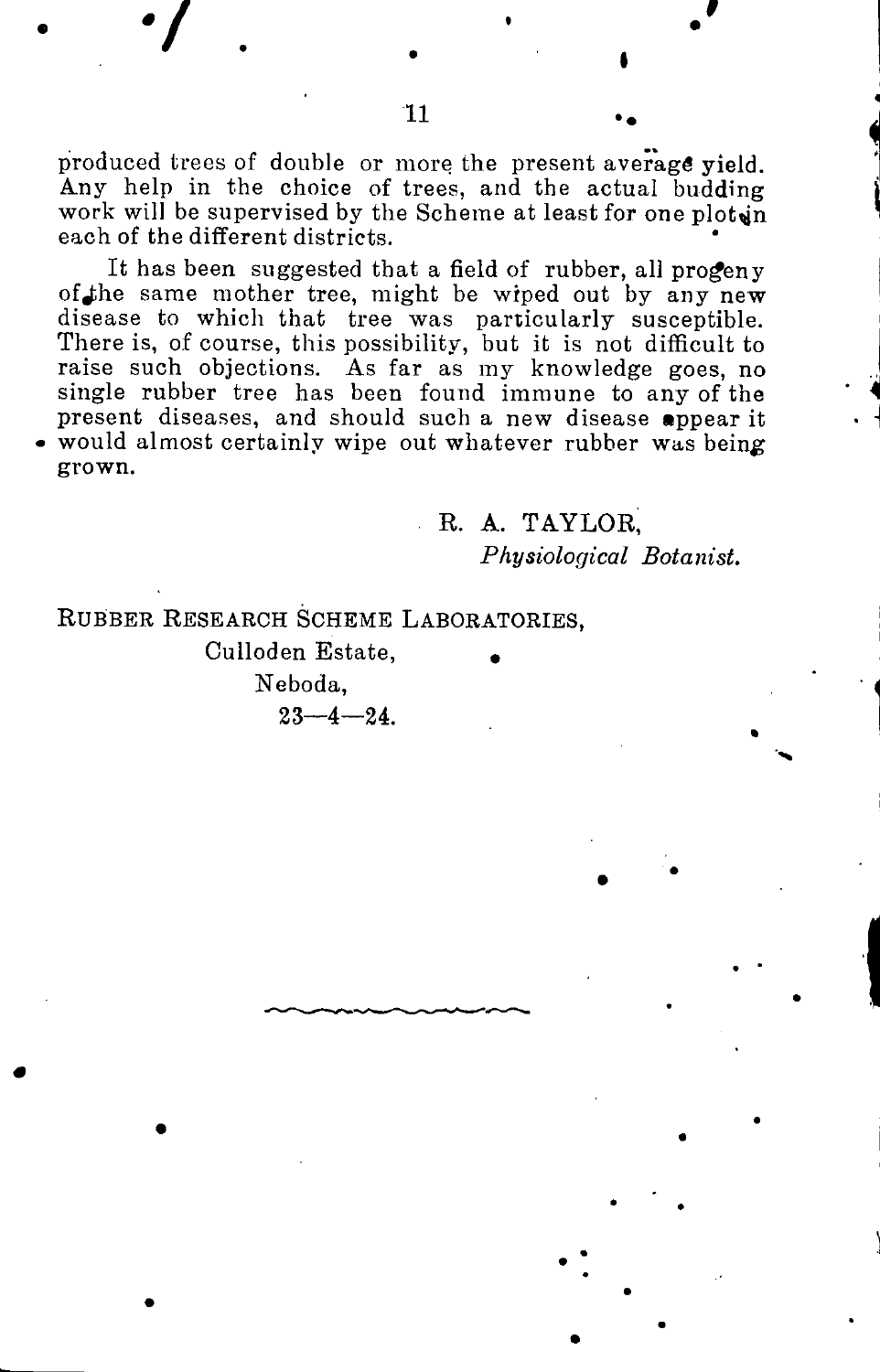#### **. -NOTES ON BUDDED BUBBER,**

**1** 

**In view of the importance of raising high yielding rubber**  trees on estates the comprehensive account on Bud-Grafting which appeared in the January issue of the Rubber Growers' **Association Bulletin is worthy of close study. In this**  account Mr. H. C. Pinching, Senior Scientific Officer of the **Rubber Growers' Association in Malaya, discusses the present position of "Bud-Grafting" in Java, Sumatra and Malaya. All Members of the Rubber Research Scheme are advised to carefully peruse Mr. Pinching's report from which the follow**ing summary has been extracted for general information :-

**(1) No evidence could be found existing in the Dutch East Indies proving the unqualified success of Bud-Grafting as a certain means of raising high-yielding trees.** 

**(2) Bud-Grafting as a means of producing new plants is well within the realms of practical planting politics.** 

**(3) Judging by the present existing Bud-Grafted trees, these trees have generally a similar rate of growth to seedproduced trees.** 

**(4) Bud-Grafted trees belonging to one clone\* have**  marked similarities.

**( 5 )** A **marked similarity in yield (as compared with seed-produced trees) of trees of one clone\* is indicated by the results of tapping Bud-Grafted trees. Further, some high- 'yielding mother trees appear to always give high or above average yielding vegetative offspring. At the present time there appears to be no correlation, however, between the yields of mother trees and their vegetative offspring.** 

**(6) It would appear that the success of Bud-Grafting as a means** of raising high-yielding planting material depends upon the selection of those high-yielding trees which selection of those high-yielding trees which **are constitutionally high yieiders and whose vegetative offspring are also high yieiders.** 

**\*(7) It is possible that planting a large number of seed- \* selected plants per acre and the removal of low yieiders may result in as high a yielding area as that given by planting up with Bud-Grafted material. Unfortunately the supply of**  selected seeds is not sufficient at the present time.

**(8) At the present time it would seem most advisable**  for practical purposes to plant mixed Bud-Grafted and seed**selected plants at about 200 per-acre, and then to remove the low yieiders.** 

**J. MITCHELL,** 

*Organising Secretary.* 

**\* Clone or'cleon is a Dutch expression meaning group.**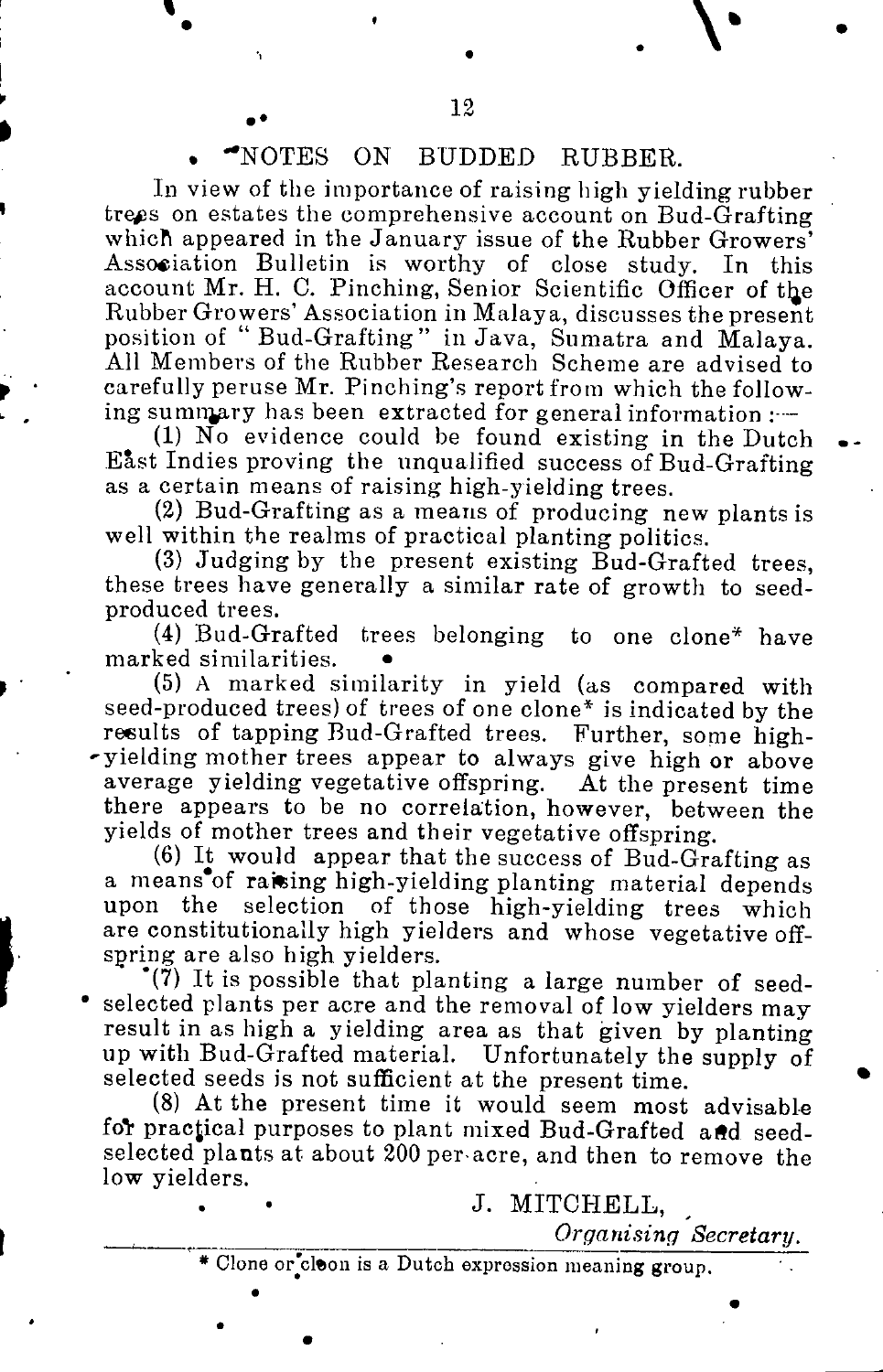### **NOTES ON "PACKING OF RUBBER.;'**

**On numerous occasions during the past two years complaints have been made by rubber manufacturers that rubber from the plantations reached the factories contaminated**  with dirt, grit, and wood splinters. A considerable corres**npndence oh the subject has passed between the Rubber Growers' Association, London, and the various interests concerned and efforts have been made to devise remedies for the condition complained of. In the Report of the Delegates from the Rubber Growers'Association, London, to the Rubber**  Association of America, New York, a special section **• (Appendix C) was devoted to this subject and certain suggestions for improvements made.** 

**It is recognised that, on the whole, rubber leaves the estates in a clean and satisfactory condition and that contamination can, and does, take place during transit, at the wharves, in the warehouses while opening the cases for weighing and sampling, and during re-coopering of the cases. That is, the producer is, in many cases blameless in the matter and the responsibility rests oji other shoulders.** 

**Nevertheless, there is reason to believe that some of the responsibility rests with the producer owing to the packing being done in cases which were too fragile to stand the hard usage to'which they are subjected, and to the insides of thecases being rough and splintery and unclean. It has been observed that inferior wood which easily splintered has been used, the cases have been badly put together leaving openings between the planks which admitted dirt, dust, etc., and lack of care in nailing down the cases has also been noteTJ.** 

**The number of hands through which the rubber passes from the estate to the manufacturer makes it difficult to ensure its reaching its destination in a satisfactory condition, [and.it](http://and.it) is essential that each should observe such precautions as are possible. Concerning the producer the following suggestions have been made :—** 

**<sup>1</sup> . That the fine rubber contents of each case be enclosed in a wrapper of plain rubber sheets similar to smoked sheet but of such a size as to afford complete protection to the**  Strips of ordinary sheet or crepe do not give **complete protection being too narrow and leaving edges and corners open. Crepe is not a suitable wrapping material under any-conditions as dust and dirt can easily penetrate. For the above purpose it is suggested that sheets be made**  of the requisite size in specially large coagulating pans or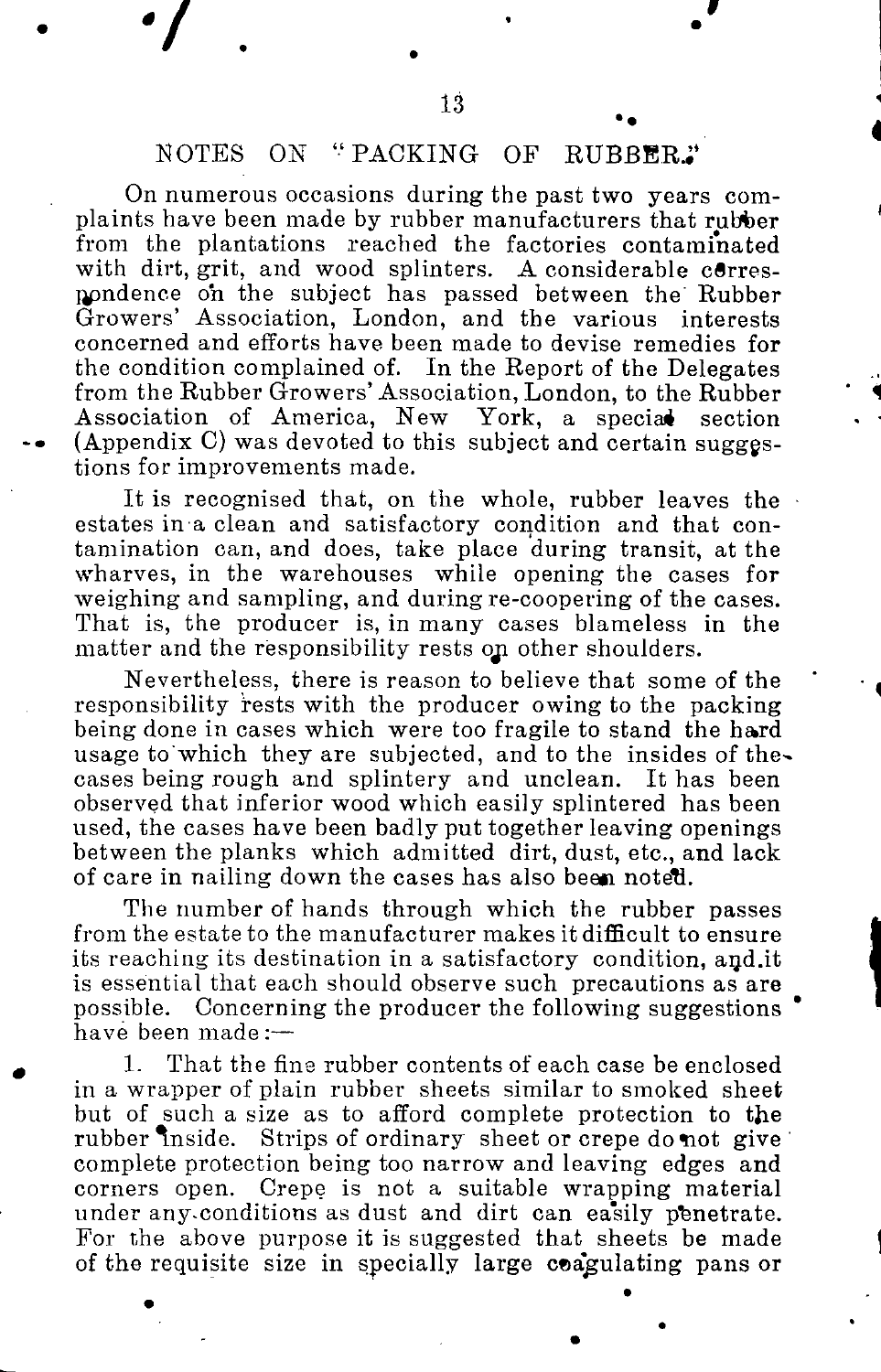by attaching several strips of plain rolled sheet together by **means of benzine or rubber solution. The wrapper should be easily removable and consequently should be dusted with Frenoh Chalk before being wrapped round the rubber to be enclosed (the use of bromine is not advised).** 

**2. The rubber should not be packed in a haphazard**  fashion as difficulties have been experienced owing to **some sheets being packed running across or at right angles to the others,.to tying several sheets into bundles, to rolling and folding sheets and pressing them into the corners of the cases. AJ.1 sheets should run in one direction in the case and be wrapped in the way referred to above. To be fully effective the wrapper sheets should cover the corners as well as the sides and ends.** 

**3. At a recent meeting of Rubber Planters in East Java, Mr. J. B. Harmsen of the Malang Experimental Station delivered a lecture on the subject of rubber packing and advocated a system of baling instead of casing. Unfortunately, the method as described is not clear and steps are**  being taken to obtain full information on the matter.

**During the War some rubber was packed in jute hessian, but buyers complained that pressure during transit caused the bales to become almost solid which made sampling difficult and generally unsatisfactory. In addition, the jute hessian did not prevent dirt and dust from entering the rubber. The method advocated by Mr. Harmsen appears to prevent blocking of the rubber and would, therefore, remove one of the causes of dissatisfaction.** 

**From a general consideration of the subject it would appear that baling of rubber would best meet the case and it appears desirable that experiments should be made to develop a suitable method of baling rubber in which adequate protection of the contents was secured without undue compression. In the meantime, it is certain that packing in wooden cases must continue and suggestions Nos. 1. and 2 should be carefully considered and put into practice so far as possible.** 

**. In this connection what appears to be a useful pamphlet has been issued by the proprietors of Bull Whaff Ltd.,**  London, under the heading "Notes on Packing Plantation **Rubber." The notes are the result of careful examination, extendiifg over a considerable number of years, of all classes of packing, and it is contended that considerable expense can**  be saved by the use of suitable cases, by correctly assembling

**1**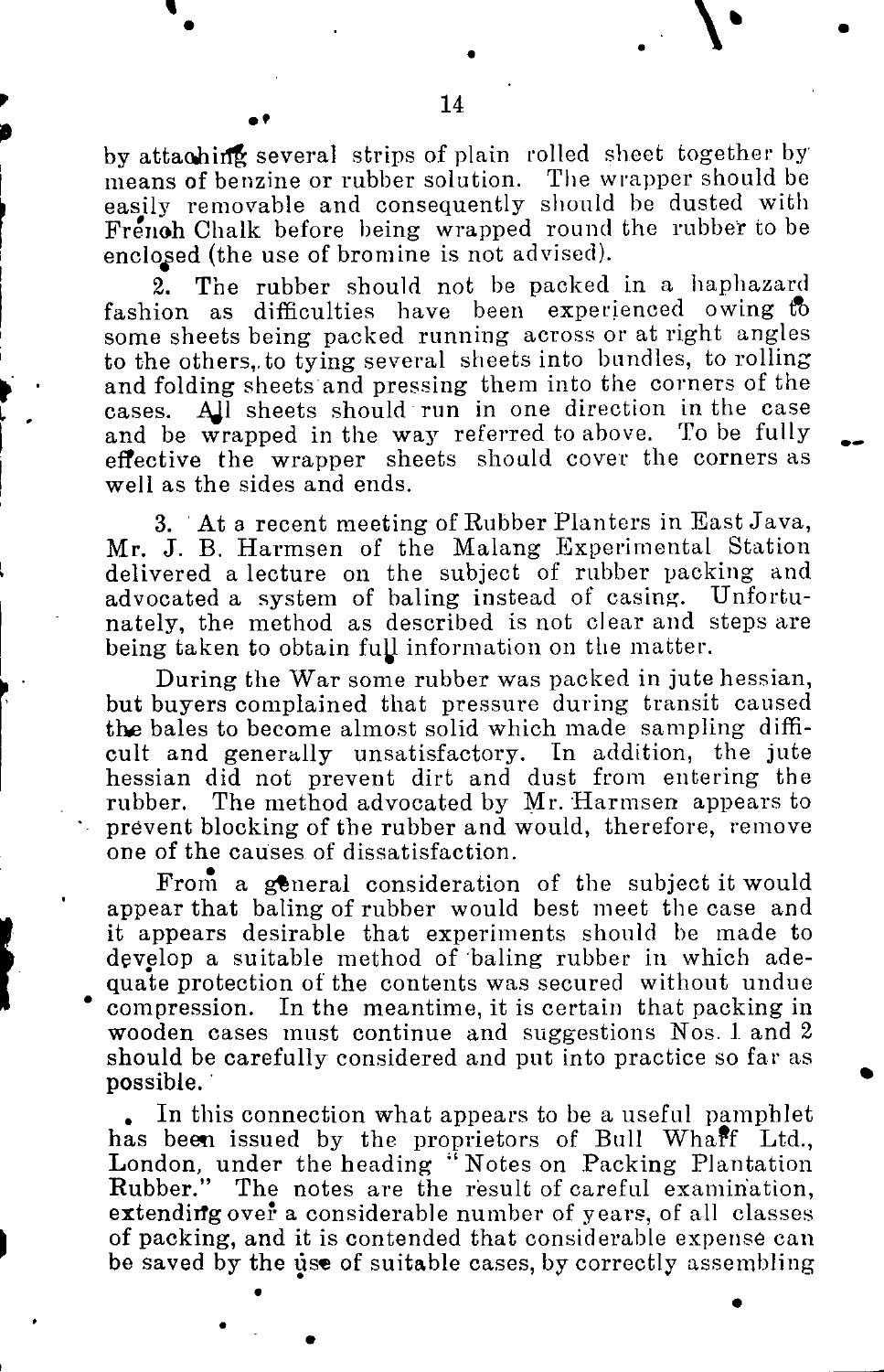them and by carefully packing the contents. The pamphlet **deals with packing in ordinary wooden cases and in 3 ply cases and special drawings are given showing the correct way of fastening lids on 3 ply cases.** 

**As the greater part of the rubber shipped from Ceylon i** packed in ordinary wooden cases the points noted in the **pamphlet in connection with such cases are given herewith.** 

**Taking the outside measurement as 24" x 19" x 19" the best method of packing crepe rubber is to have the hanks**  just under 9" in width and either 23" in length or **a** multiple thereof so that they will fold evenly into 23". The hanks **should be placed side by side, lengthwise in the package, so that no space is lost and crumpling of the rubbber is avoided. In packing sheet rubber the width should be 9" or 18" and the length 23" or a multiple thereof.** 

**Where corner battens are used care should be taken to see that the batten goes right down to the bottom of the case, otherwise rubber will get between the end of the batten and the bottom of the case and there is\*trouble in removing the**  rubber. Wooden battens made of  $1\frac{1}{4}$ " to  $1\frac{1}{2}$ " quartering cut **diagonally, thus:—** 



**and fixed in each corner of the case, thus :—** 



**very much strengthen the package and are strongly recommended. Where these battens are used and the cases made properly iron bands are not necessary.** 

**Cases with slotted or machine " dovetailed " sides when battens are used are unnecessary and considerably weaken** 

**\*/ . . •**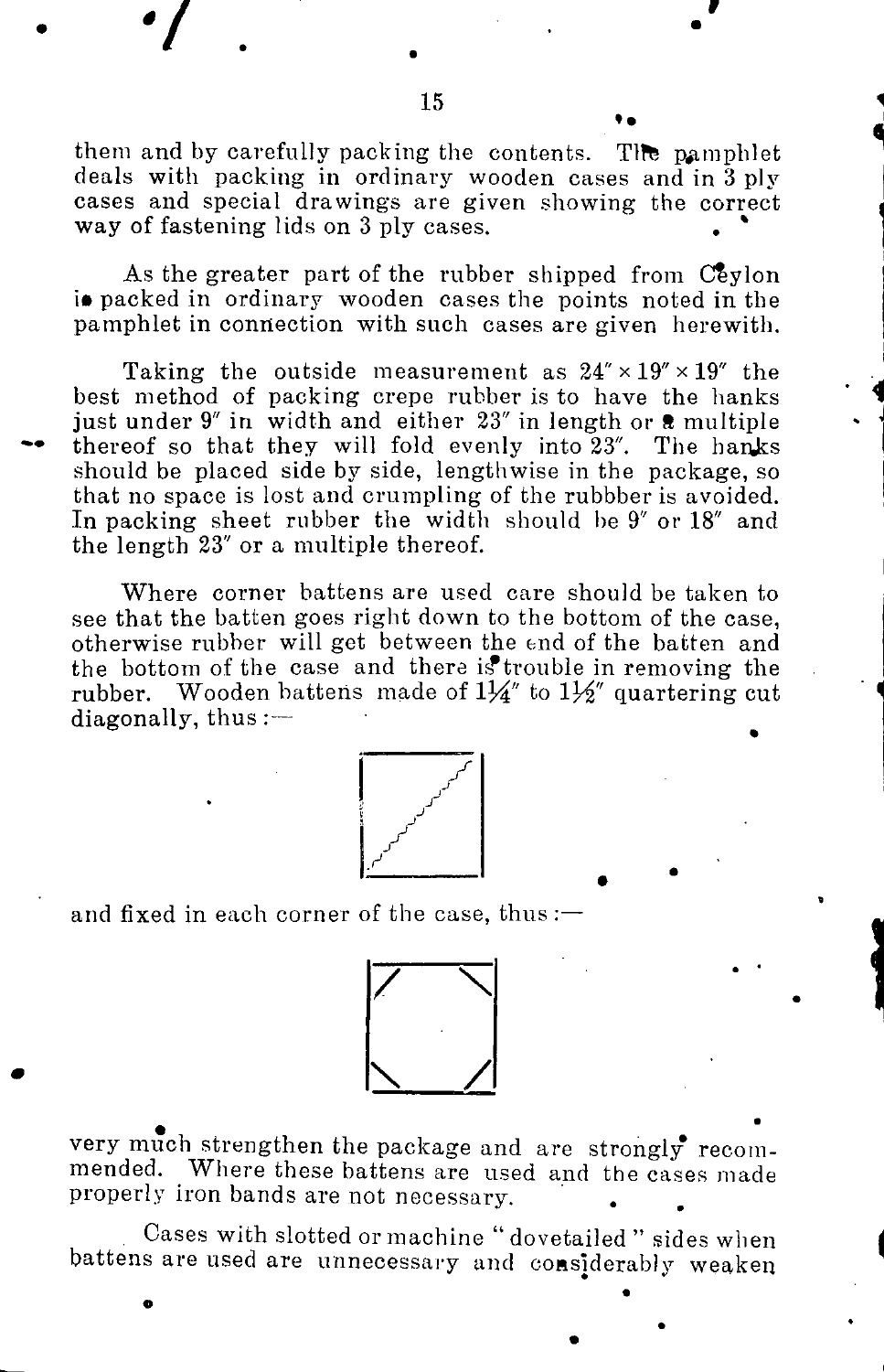the cases.<sup>In</sup> assembling cases care should be taken that **sides and ends do not correspond or meet, thus:—** 



**as the packages are then liable to split in half. They should be put together, thus :—** 



**The wood should be perfectly sound. Many cases arrive with worn eaten wood and as a result the whole contents of a case are impregnated with saw dust. No soft or brittle**  wood should be used and the insides of the cases should **be planed smooth or splinters will work into the rubber.** 

**Cases should not be overpacked as this tends to burst the cases and after the rubber has been turned out for examination it is almost impossible to replace it in the cases. If the rubber is too tightly packed it tends to adhere and is difficult**  to sample. If underpacked the movement of the rubber **inside tends to break the cases and wrappers get impregnated with splinters. For ordinary sized cases the nett weight**  should not exceed 200 lbs. for sheet rubber and 160 lbs. for **crepe rvfbber.** 

**It is probable that the majority of estates already take all the precautions outlined above, but it is also probable that some of the precautions are taken but others are neglected, • and it is to these that attention is drawn.** 

. V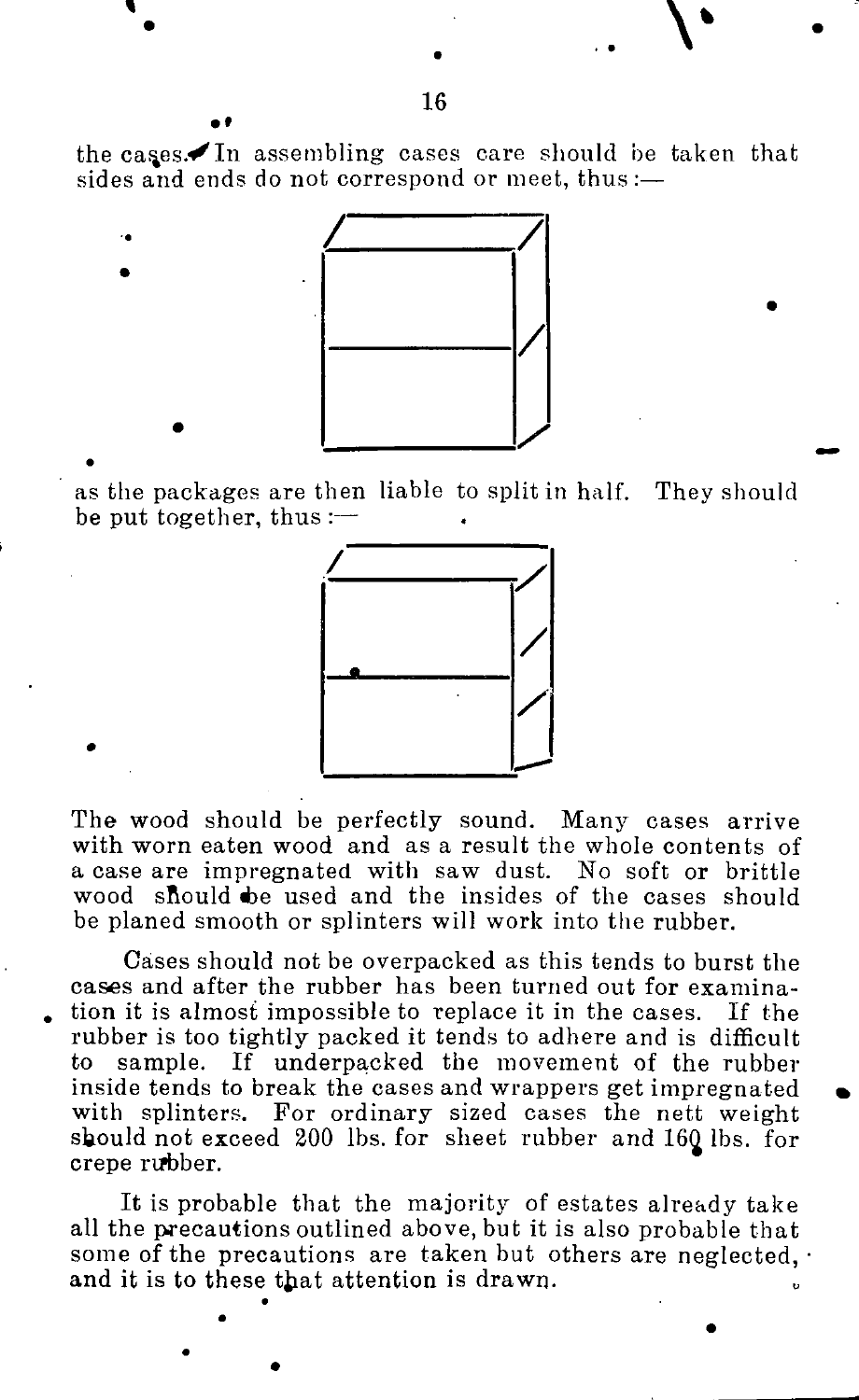**While it is generally admitted that much of the trouble connected with packing of rubber arises after the rubber leaves the estates it will not be possible to remove all blame from the producer unless all possible precautions have been taken. Reference to the subject is made in the following Rubber Growers' Association Bulletins and the attention of MemSers**  of <sup>★</sup>the Rubber Research Scheme is drawn to these references **for further information :—** 

| June,     | 1922, p.268 | March,     | 1923. p. 167    |
|-----------|-------------|------------|-----------------|
| November. | 1922, p.581 | September. | 1923.p. 493     |
| January,  | 1923. p. 9  | October.   | $1923$ o. 556   |
| February. | 1923, p. 80 | January,   | $1924, p. 49$ . |

### **' J. MITCHELL,**

*Organising Secretary.* 

since going to press extracts from a paper read at the International<br>Rubber Congress in Brussels have been published in the "Times of<br>Ceylon" (May 5th), and the points noted will be given in the next Quarterly  $Circular$ .

*J. M.* 

 $\frac{1}{\sqrt{2}}$